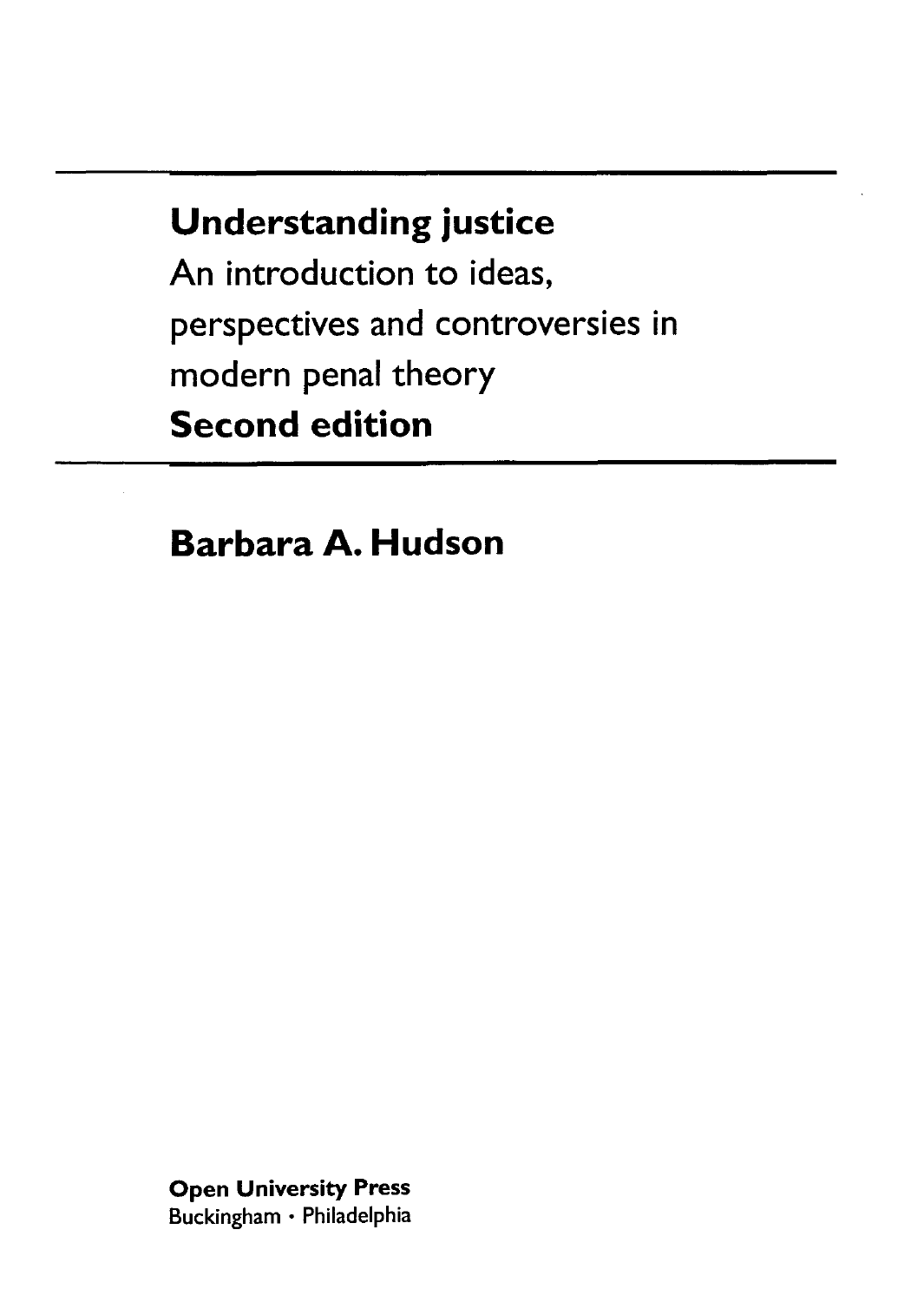## **Contents**

| Series editor's foreword<br>Acknowledgements |                                                                | viii<br>$\mathbf x$ |
|----------------------------------------------|----------------------------------------------------------------|---------------------|
|                                              |                                                                |                     |
| 1                                            | Perspectives on punishment                                     | 1                   |
|                                              | Defining modern penology                                       | $\mathbf 1$         |
|                                              | The goals of punishment                                        | $\overline{3}$      |
|                                              | Punishment and society: the social role and characteristics of |                     |
|                                              | penal systems                                                  | 6                   |
|                                              | Punishing effectively: the criminological tradition            | 10                  |
|                                              | Transgressing crime and punishment: abolition and              |                     |
|                                              | deconstruction                                                 | 12                  |
|                                              | Summary                                                        | 13                  |
|                                              | Part one: The goals of punishment: the juridical perspective   |                     |
| $\mathbf{2}$                                 | Utilitarian approaches                                         | 17                  |
|                                              | Introduction                                                   | 17                  |
|                                              | Deterrence                                                     | 18                  |
|                                              | Evaluating the deterrent effects of punishment                 | 21                  |
|                                              | Individual deterrence                                          | 24                  |
|                                              | Reform/rehabilitation                                          | 26                  |
|                                              | Criticisms of rehabilitative penalties                         | 28                  |
|                                              | Prevention through incapacitation                              | 31                  |
|                                              | Problems with prevention                                       | 33                  |
|                                              | Conclusion                                                     | 36                  |
| 3                                            | Retribution                                                    | 38                  |
|                                              | Introduction                                                   | 38                  |
|                                              | Modern retributivism: the just-deserts movement                | 39                  |
|                                              | Proportionality and seriousness                                | 43                  |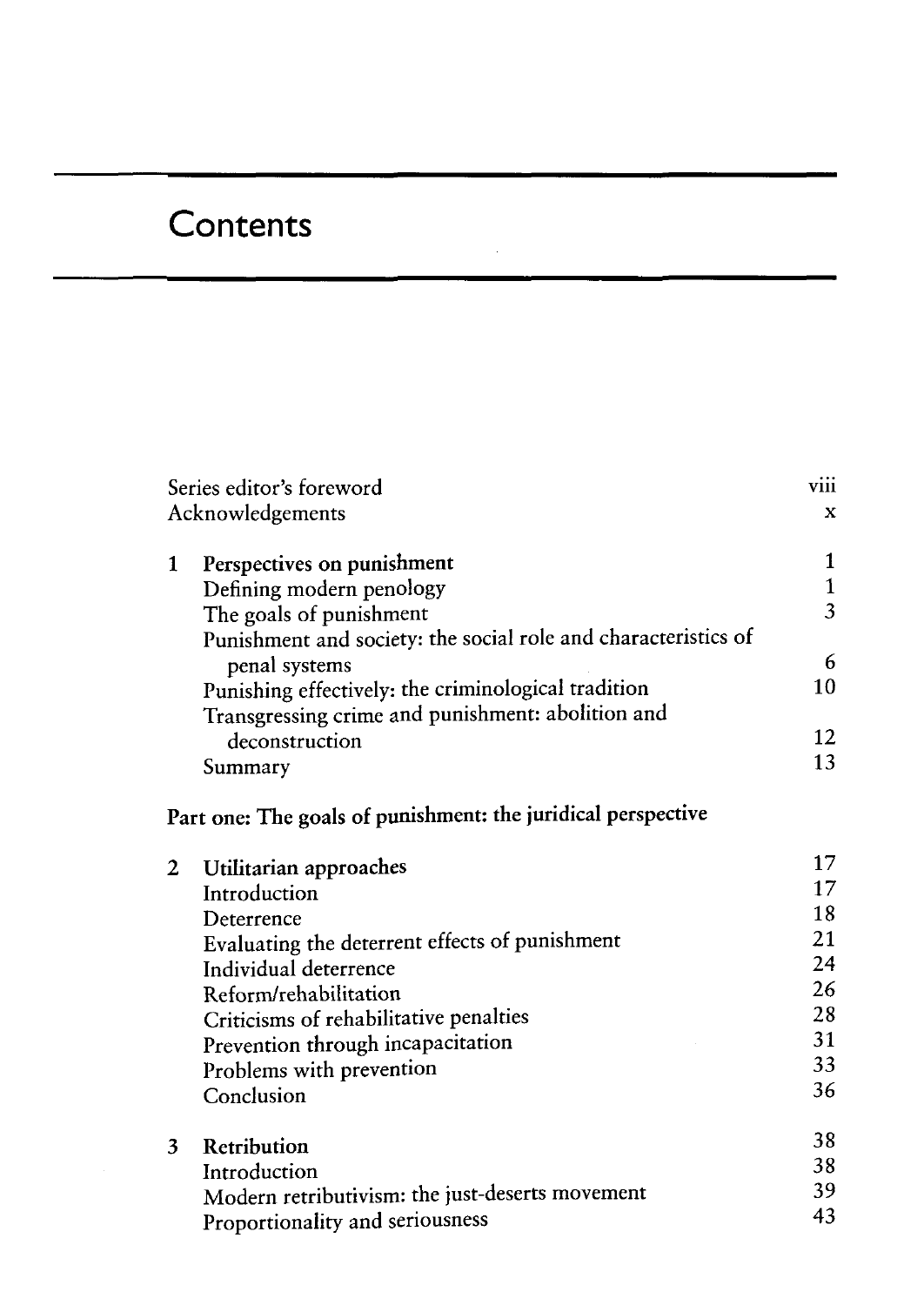|   | Retribution and the justification of punishment                  | 46  |
|---|------------------------------------------------------------------|-----|
|   | Deterrence and retribution in distribution                       | 52  |
|   | Summary and conclusion                                           | 54  |
| 4 | Hybrids, compromises and syntheses                               | 56  |
|   | Introduction                                                     | 56  |
|   | Desert and deterrence: crime reduction within limits             | 57  |
|   | Desert and rehabilitation: reform with rights                    | 62  |
|   | Targets and restraints: syntheses of utilitarian and             |     |
|   | retributive theories                                             | 66  |
|   | Conclusion                                                       | 73  |
| 5 | Restorative justice: diversion, compromise or replacement        |     |
|   | discourse                                                        | 75  |
|   | Introduction                                                     | 75  |
|   | Definition, principles and models                                | 77  |
|   | The range and limits of restorative justice                      | 83  |
|   | Retribution, rights and restorative justice                      | 88  |
|   | Conclusion                                                       | 92  |
|   | Part two: Punishment and modernity: the sociological perspective |     |
| 6 | Punishment and progress: the Durkheimian tradition               | 95  |
|   | Introduction                                                     | 95  |
|   | Durkheim: punishment and solidarity                              | 97  |
|   | Durkheim's sociology of law: critical evaluation                 | 102 |
|   | Weber: bureaucracy and rationality                               | 104 |
|   | Durkheimian and Weberian themes: some contemporary               |     |
|   | applications                                                     | 108 |
|   | Punishment and culture: contemporary formulations                | 109 |
|   | Conclusion                                                       | 111 |
| 7 | The political economy of punishment: Marxist approaches          | 112 |
|   | Introduction                                                     | 112 |
|   | Key concepts in Marxist sociology                                | 113 |
|   | Punishment and the labour market                                 | 115 |
|   | Why prison?                                                      | 118 |
|   | Ideology and the control of surplus populations                  | 121 |
|   | The challenge of feminism                                        | 128 |
|   | Conclusion: the legacy of Marxism                                | 130 |
| 8 | The disciplined society: Foucault and the analysis of penality   | 132 |
|   | Introduction                                                     | 132 |
|   | Foucault's disciplinary penality                                 | 133 |
|   | Delinquency and normalization                                    | 137 |
|   | Critique and controversy                                         | 142 |
|   |                                                                  |     |